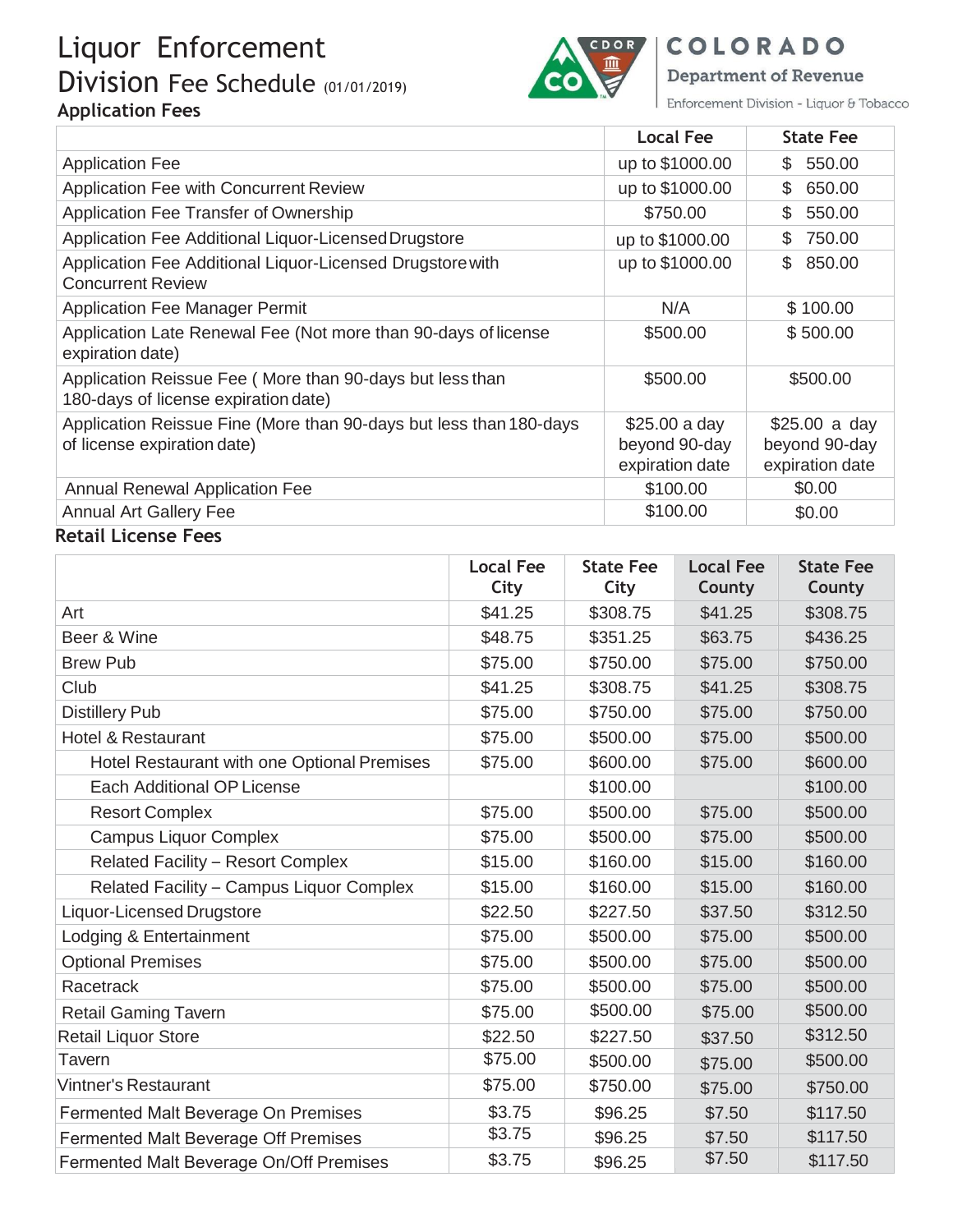### **Local and State Issued Permit Fees**

|                                               | <b>Local Fee</b><br>City | <b>Local Fee</b><br>County | <b>State Fee</b> |
|-----------------------------------------------|--------------------------|----------------------------|------------------|
| <b>Art Gallery Permit</b>                     | \$3.75                   | \$3.75                     | \$71.25          |
| <b>Bed &amp; Breakfast Permit</b>             | \$3.75                   | \$3.75                     | \$71.25          |
| Each Resort-Complex-Related Facility Permit   | \$15.00                  | \$15.00                    | \$160.00         |
| <b>Special Event Permit</b>                   |                          |                            |                  |
| Malt, Vinous and Spirituous Liquor            | \$100.00                 | \$100.00                   | \$25.00 Per Day  |
| Fermented Malt Beverage (3.2% Beer)           | \$100.00                 | \$100.00                   | \$10.00 Per Day  |
| Mini Bar Permit with Hotel Restaurant License | \$48.75                  | \$48.75                    | \$276.25         |

#### **State License Fees**

|                                                                                 | Fee      |
|---------------------------------------------------------------------------------|----------|
|                                                                                 |          |
| <b>Limited Winery License</b>                                                   | \$70.00  |
| Manufacturer's License (Distillery or Rectifier)                                |          |
| On or after August 10, 2016, and before August 10, 2017                         | \$675.00 |
| On or after August 10, 2017                                                     | \$300.00 |
| Manufacturer's License (Brewery)                                                | \$300.00 |
| Manufacturer's License (Winery)                                                 | \$300.00 |
| Nonresident Manufacturer's License (Malt Liquor)                                | \$300.00 |
| <b>Importer License</b>                                                         | \$300.00 |
| Wholesaler's Liquor License                                                     |          |
| On or after August 10, 2016, and before August 10, 2017                         | \$800.00 |
| On or after August 10, 2017                                                     | \$550.00 |
| <b>Wholesaler's Beer License</b>                                                | \$550.00 |
| Public Transportation (dining, club or parlor car; plane; bus or other vehicle) | \$75.00  |
| Fermented Malt Beverage Beer Wholesaler License                                 | \$150.00 |
| Fermented Malt Beverage Manufacturer's License                                  | \$150.00 |
| Fermented Malt Beverage Importer's License                                      | \$150.00 |
| Fermented Malt Beverage Nonresident Manufacturer License                        | \$150.00 |